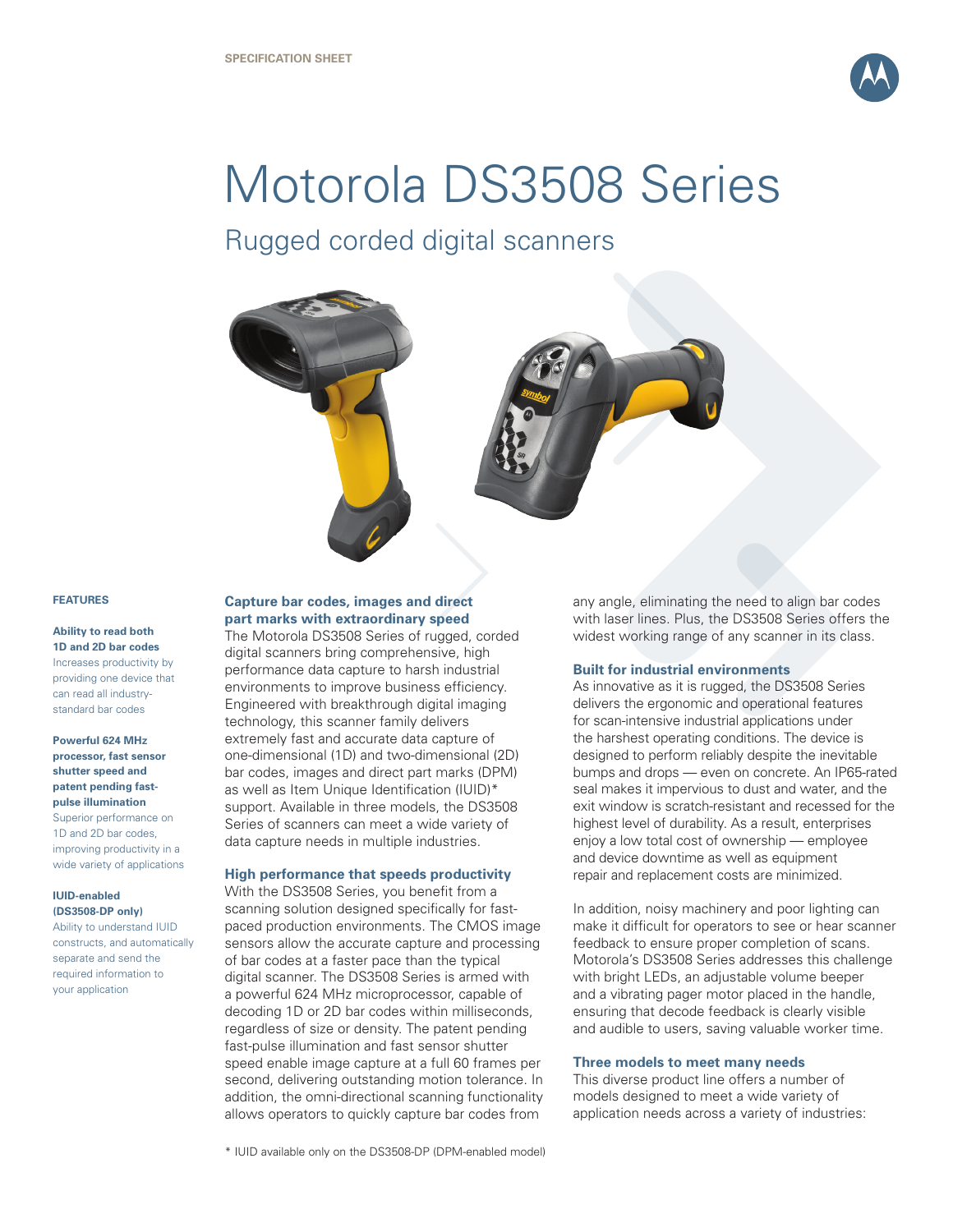# **Ability to capture high density bar codes (DS3508-HD only)**

Increases productivity by enabling users to read high density 2D bar codes in addition to all industrystandard bar codes

#### **Ability to read a wide variety of DPM marks (DS3508-DP only)**  Enhances quality

processes and improves lifetime product traceability

#### **Exceptional motion tolerance**

Enables extraordinary scanning speed for all bar codes, increasing throughput and productivity – regardless of application

#### **Unique aiming pattern**

Bright central laser dot ensures quick, accurate scanning -- even in bright sunlight

#### **Omni-directional scanning**

Speeds reading time by eliminating the need to line up the bar code with the scan line

#### **Rugged design withstands multiple 6.5 ft./2 m drops to concrete**

Ensures maximum reliability with less downtime resulting from accidental drops

#### **IP65-rated sealing**

Protects against water and dust for reliable performance in harsh industrial conditions

# **DS3508-SR: Combination 1D and 2D bar code scanning and image capture**

The DS3508-SR offers the flexibility to meet the needs of a wide variety of applications and environments, providing 1D and 2D bar code scanning and high-speed image capture and transfer, as well as support for a wide variety of interfaces for easy integration with new and legacy systems. The DS3508-SR is designed to streamline inventory management in scan intensive, fast-paced environments, from the largest warehouse to the retail backroom, where a quick scan enables the automatic and accurate capture of the information required to increase productivity and reduce errors. At the receiving dock, a scan of the bar code on the boxes, pallets or bill of lading enables automatic reconciliation of incoming shipments for faster processing of incoming goods. In put-away and picking, a quick scan can determine where product should be stored and also verify that product was placed on the right shelf, virtually eliminating false out-of-stocks due to misplacement — and lost sales. In shipping, a quick scan verifies that the right shipment is addressed to the right person, eliminating costly mis-ships. In addition to improving the efficiency of inventory management, this device can also provide invaluable photographic proof of condition. For example, with a quick press of the trigger, a worker can capture a photograph of a damaged shipment or product.

# **DS3508-HD: Optimized for comprehensive 2D bar code capture**

The DS3508-HD offers the same capabilities as the DS3508-SR, but adds optimization for the very tiny and dense 2D bar codes frequently found in warehousing, transportation and logistics, and manufacturing environments. In manufacturing operations, the DS3508-HD allows even small parts with small bar code labels to be easily scanned to verify that the right part is used at the right time. As a result, product quality improves, increasing customer satisfaction and retention. Real-time inventory visibility allows manufacturers to reduce standard stocking levels, reducing warehouse space requirements and increasing inventory turns and profitability. And in the event you are notified of a defective part, you can easily trace the location of defective product for more rapid and targeted recalls, protecting brand image, customer perception and recall costs. And companies involved in warehousing, shipping and delivery of smaller items can easily read the small, dense 2D bar codes that may be utilized on smaller packages.

# **DS3508-DP: Comprehensive IUID-enabled scanner with support for 1D, 2D and DPM bar codes**

This powerful scanner combines highly advanced DPM-specific software with the functionality of the DS3508-SR, the focusing capability of

the DS3508-HD and integrated IUID parsing capability. This single cost-effective device provides government agencies and industrial manufacturers — including automotive, aerospace and medical — with the ability to capture all 1D and 2D bar codes as well as every type of direct part mark. Comprehensive IUID support enables the capture and processing of Unique Item Identifiers (UIIs) — the scanner can validate, read, separate and transmit the right information to your application. And field upgradable construct tables future-proof your IUID applications.

# **Reduce capital and operational expenses**

The ability to capture 1D and 2D bar codes as well as direct part marks with a single device eliminates the need to purchase, manage and maintain multiple devices to accommodate multiple bar code symbologies in the enterprise. As a result, the enterprise enjoys a fast return on investment. Since one device does it all, capital and operational costs are reduced — and productivity is increased. In addition, IT departments can dramatically reduce the time, cost and logistical headaches associated with scanner configuration and management with Motorola's 123Scan<sup>2</sup> Configuration Utility and Remote Scanner Management (RSM) technology, both of which are supported on the DS3508 Series. 123Scan2 is a powerful PC-based software tool that provides rapid and easy scanner set-up and customization. RSM enables remote, networkbased device management from a central location.

# **An investment for now and the future**

In addition to the productivity-enhancing features you need to keep business moving, the DS3508 Series provides you with investment protection. Onboard support for multiple interfaces, a standard feature, allows you to use your scanner with many different types of systems for seamless integration now, as well as painless migration to the new systems of the future. We back up our leading scanner design with a full three-year warranty. And to help protect your investment, Motorola Enterprise Mobility Services offers Service from the Start with Comprehensive Coverage. This unique service goes far beyond normal wear and tear to include accidental damage to exit windows, scan elements and more at no additional charge.

# **For more information**

For more information on the DS3508 Series of rugged, corded, handheld scanners and the full line of accessories, access our global contact directory at www.motorola.com/enterprisemobility/contactus or visit us on the Web at www.motorola.com/ds3508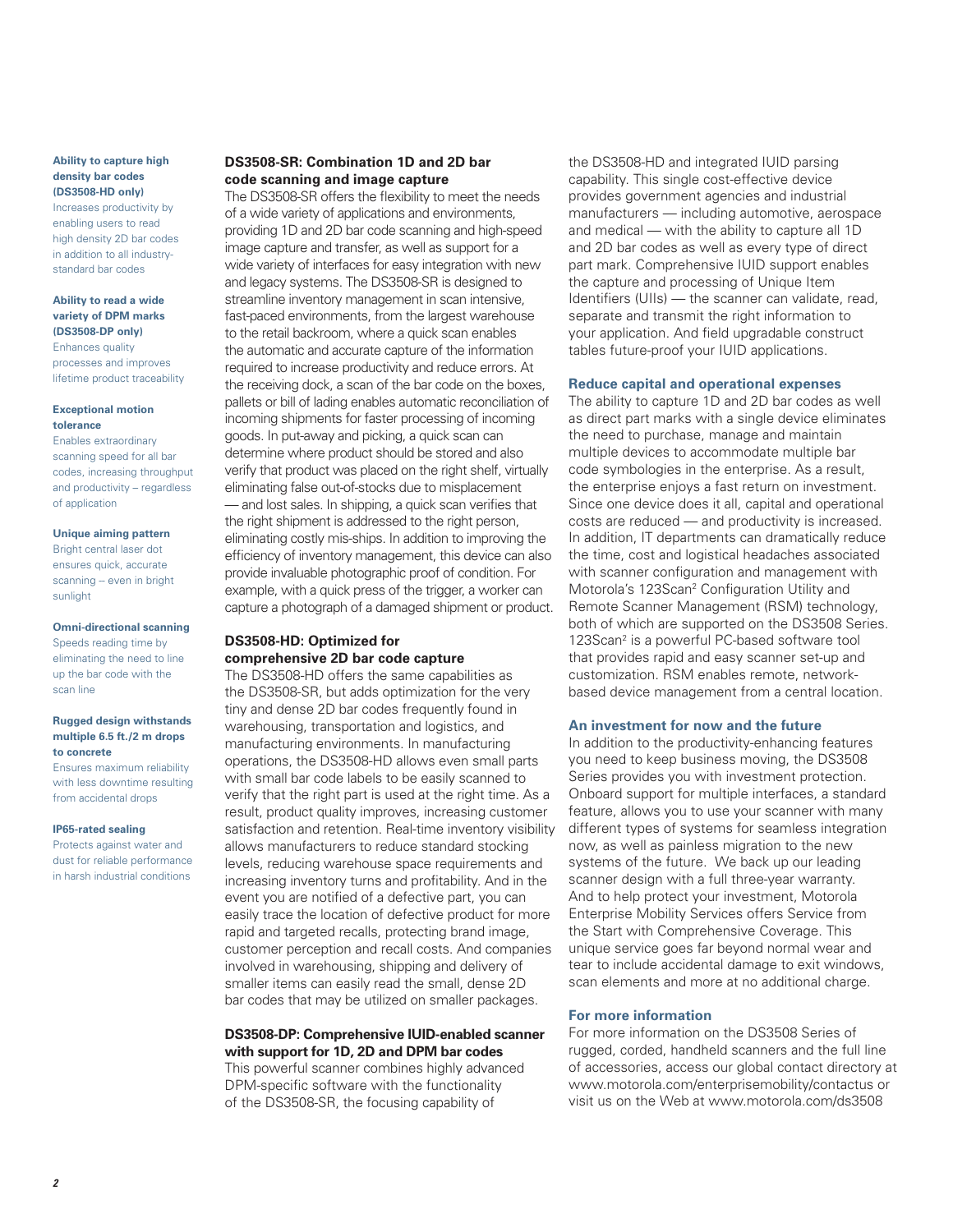# Motorola DS3508 Series Specifications

| Dimensions:                                                                                                                                                                                                                                                                                          | 7.34 in. L x 4.82 in. W x 2.93 in. D                                                                                                                                                                                                                                                                                                                                                                                                                                                                                                                                            |  |  |  |
|------------------------------------------------------------------------------------------------------------------------------------------------------------------------------------------------------------------------------------------------------------------------------------------------------|---------------------------------------------------------------------------------------------------------------------------------------------------------------------------------------------------------------------------------------------------------------------------------------------------------------------------------------------------------------------------------------------------------------------------------------------------------------------------------------------------------------------------------------------------------------------------------|--|--|--|
|                                                                                                                                                                                                                                                                                                      | 18.65 cm H x 12.25 cm W x 7.43 cm D)                                                                                                                                                                                                                                                                                                                                                                                                                                                                                                                                            |  |  |  |
| Weight (w/o cable):                                                                                                                                                                                                                                                                                  | 11.85 oz. (336 gm)                                                                                                                                                                                                                                                                                                                                                                                                                                                                                                                                                              |  |  |  |
| Voltage and Current:                                                                                                                                                                                                                                                                                 | 5 volts +/- 10%, 330 mA                                                                                                                                                                                                                                                                                                                                                                                                                                                                                                                                                         |  |  |  |
| Color:                                                                                                                                                                                                                                                                                               | Twilight Black/Yellow                                                                                                                                                                                                                                                                                                                                                                                                                                                                                                                                                           |  |  |  |
| <b>Performance Characteristics</b>                                                                                                                                                                                                                                                                   |                                                                                                                                                                                                                                                                                                                                                                                                                                                                                                                                                                                 |  |  |  |
| Light source:                                                                                                                                                                                                                                                                                        | Aiming pattern: 650nm visible laser diode<br>Illumination: 630nm LED                                                                                                                                                                                                                                                                                                                                                                                                                                                                                                            |  |  |  |
|                                                                                                                                                                                                                                                                                                      | Imager Field of View: Standard Range Focus: 39.6° H x 25.7°V<br>High Density Focus: 38.4° H x 24.9° V                                                                                                                                                                                                                                                                                                                                                                                                                                                                           |  |  |  |
| Roll/Pitch/Yaw:                                                                                                                                                                                                                                                                                      | $\pm 360, \pm 60, \pm 60$                                                                                                                                                                                                                                                                                                                                                                                                                                                                                                                                                       |  |  |  |
| Motion Tolerance:                                                                                                                                                                                                                                                                                    | Programmable up to 100 in./sec. (2.54m/<br>sec.) when in Enhanced Presentation Mode<br>for 100% 13 mil UPC. Swipe speed will<br>vary depending on code type, scan distance<br>and print quality.                                                                                                                                                                                                                                                                                                                                                                                |  |  |  |
| <b>Symbology Decode Capability</b>                                                                                                                                                                                                                                                                   |                                                                                                                                                                                                                                                                                                                                                                                                                                                                                                                                                                                 |  |  |  |
| 1D Codes:                                                                                                                                                                                                                                                                                            | UPC/EAN (UPCA/UPCE/UPCE1/EAN-<br>8/EAN-13/ JAN-8/JAN-13 plus<br>supplementals, ISBN (Bookland), ISSN,<br>Coupon Code), Code 39 (Standard, Full<br>ASCII, Trioptic), Code 128 (Standard,<br>Full ASCII, UCC/EAN-128, ISBT-128<br>Concatenated), Code 93, Codabar/NW7,<br>Code 11 (Standard, Matrix 2 of 5), MSI<br>Plessey, I 2 of 5 (Interleaved 2 of 5<br>/ ITF, Discrete 2 of 5, IATA, Chinese 2 of<br>5), GS1 DataBar (Omnidirectional,<br>Truncated, Stacked, Stacked<br>Omnidirectional, Limited, Expanded,<br>Expanded Stacked, Inverse), Base 32<br>(Italian Pharmacode) |  |  |  |
| <b>PDF417</b><br>(and variants):                                                                                                                                                                                                                                                                     | PDF417 (Standard, Macro), MicroPDF417<br>(Standard, Macro), Composite Codes<br>(CC-A, CC-B, CC-C)                                                                                                                                                                                                                                                                                                                                                                                                                                                                               |  |  |  |
| 2D Codes:                                                                                                                                                                                                                                                                                            | TLC-39, Aztec (Standard, Inverse),<br>MaxiCode, DataMatrix/ECC 200<br>(Standard, Inverse), QR Code (Standard,<br>Inverse, Micro)                                                                                                                                                                                                                                                                                                                                                                                                                                                |  |  |  |
| Postal codes:                                                                                                                                                                                                                                                                                        | U.S. Postnet, U.S. Planet, U.K. Postal, Japan<br>Postal, Australian Postal, Dutch Postal,<br>4State Postal                                                                                                                                                                                                                                                                                                                                                                                                                                                                      |  |  |  |
| <b>DPM Marks</b><br>Datamatrix marks applied by dot -peening.<br>(DPM unit only):<br>All supported barcode types listed above<br>marked by laser etching, chemical etching,<br>ink marking, molding, stamping or casting<br>methods on surfaces such as including<br>metal, plastic, rubber or glass |                                                                                                                                                                                                                                                                                                                                                                                                                                                                                                                                                                                 |  |  |  |
| <b>IUID Support:</b>                                                                                                                                                                                                                                                                                 | Supports IUID parsing. The ability to read<br>and separate IUID fields per application<br>requirements                                                                                                                                                                                                                                                                                                                                                                                                                                                                          |  |  |  |
| <b>Imaging Characteristics</b>                                                                                                                                                                                                                                                                       |                                                                                                                                                                                                                                                                                                                                                                                                                                                                                                                                                                                 |  |  |  |
| Graphics Format<br>Support:                                                                                                                                                                                                                                                                          | Images can be exported as Bitmap, JPEG,<br>or TIFF                                                                                                                                                                                                                                                                                                                                                                                                                                                                                                                              |  |  |  |

| Image Transfer<br>Speed:          | USB 2.0: Up to 12 Megabits/second<br>RS-232: Up to 115 kb/second                                                                                                                                                                                                                                                                                              |  |  |
|-----------------------------------|---------------------------------------------------------------------------------------------------------------------------------------------------------------------------------------------------------------------------------------------------------------------------------------------------------------------------------------------------------------|--|--|
| Image Transfer<br>Time:           | Typical USB application is ~0.2 seconds<br>with a compressed JPEG                                                                                                                                                                                                                                                                                             |  |  |
| Image Quality:                    | Standard Range Focus: 130 DPI on a 5.8 x<br>3.6 in. / 14.6 x 9.1 cm document @ 6.6 in.<br>/ 16.8 cm.<br>High Density Focus: 370 DPI on a 2.0 x<br>1.3 in. / 5.1 x 3.3 cm document @ 1.5 in. /<br>3.8 cm.                                                                                                                                                      |  |  |
| <b>User Environment</b>           |                                                                                                                                                                                                                                                                                                                                                               |  |  |
| Operating temp.:                  | -4° F to 122° F/--20° C to 50° C                                                                                                                                                                                                                                                                                                                              |  |  |
| Storage temp.:                    | -40° F to 140° F/-40° C to 60° C                                                                                                                                                                                                                                                                                                                              |  |  |
| Humidity:                         | 5% to 95% relative humidity,<br>non-condensing                                                                                                                                                                                                                                                                                                                |  |  |
| Sealing:                          | Sealed to IP65 specifications                                                                                                                                                                                                                                                                                                                                 |  |  |
| Drop specs:                       | Unit functions normally after repeated<br>6.5 ft. (2 m) drops to concrete                                                                                                                                                                                                                                                                                     |  |  |
| Ambient light<br>immunity:        | Incandescent - 150 ft. candles (1,600 LUX)<br>Sunlight - 8,000 ft. candles (86,000 LUX)<br>Fluorescent - 150 ft. candles (1,600 LUX)<br>Mercury Vapor - 150 ft. candles (1,600 LUX)<br>Sodium Vapor - 150 ft. candles (1,600 LUX)<br>Immune to direct exposure to normal<br>office and factory lighting conditions, as well<br>as direct exposure to sunlight |  |  |
| Electrostatic<br>discharge (ESD): | Conforms to 20 kV air discharge and 8 kV<br>of contact discharge                                                                                                                                                                                                                                                                                              |  |  |
| <b>Interfaces</b>                 |                                                                                                                                                                                                                                                                                                                                                               |  |  |
| Interfaces supported:             | USB, RS-232, RS-485 (IBM 46xx Protocols),<br>Keyboard Wedge, Synapse                                                                                                                                                                                                                                                                                          |  |  |
| Regulatory                        |                                                                                                                                                                                                                                                                                                                                                               |  |  |
| Electrical Safety:                | UL60950-1, CSA C22.2 No. 60950-1,<br>EN 60950-1 / IEC 60950-1                                                                                                                                                                                                                                                                                                 |  |  |
| Laser Safety:                     | EN 60825-1, IEC 60825-1, 21CFR1040.10,<br>CDRH Class II, IEC Class 2                                                                                                                                                                                                                                                                                          |  |  |
| EMI/RFI:                          | FCC Part 15 Class B, ICES-003 Class B,<br>EN 55022, EN 55024, EN 61000-6-2,<br>AS/NZS 4268:2008, Japan VCCI                                                                                                                                                                                                                                                   |  |  |
| Environmental:                    | Compliant with RoHS directive 2002/95/EEC                                                                                                                                                                                                                                                                                                                     |  |  |
| <b>Options</b>                    |                                                                                                                                                                                                                                                                                                                                                               |  |  |
| Accessories:                      | Holster (mounts to pants or belt);<br>Intelli-Stand (hands-free scanning);<br>Tool Balancer Pulley (tethered)                                                                                                                                                                                                                                                 |  |  |
| Warranty                          |                                                                                                                                                                                                                                                                                                                                                               |  |  |
| See full warranty for details.    | The Motorola DS3508 Series is warranted against defects in<br>workmanship and materials for a period of 3 years (36 months)<br>from date of shipment, provided that the product remains<br>unmodified and is operated under normal and proper conditions.                                                                                                     |  |  |
| <b>Recommended Service</b>        |                                                                                                                                                                                                                                                                                                                                                               |  |  |

*\*See back for decode zone.*

rvice from the Start – Bronze

# **Integrated image capture and transfer capabilities**

Reduces the costs associated with operating and maintaining multiple devices by integrating the technology needed for image capture and transfer

# **Multiple on-board interfaces and universal cable set**

Ensures flexible connectivity with different hosts; enables easy upgrading of hosts and cable replacement; provides investment protection

# **Bright LED, beeper with adjustable volume and vibrating pager motor**

Multiple confirmation modes for positive user feedback in noisy environments

# **Advanced data formatting**

Eliminates costly modifications to the host software

# **Supports 123Scan2**

**scanner configuration tool** Enables rapid and easy customized set-up through a free, wizard-based PC software tool

#### **Supports RSM (Remote Scanner Management)**

Lowers IT expenses and TCO by enabling remote management from a central location